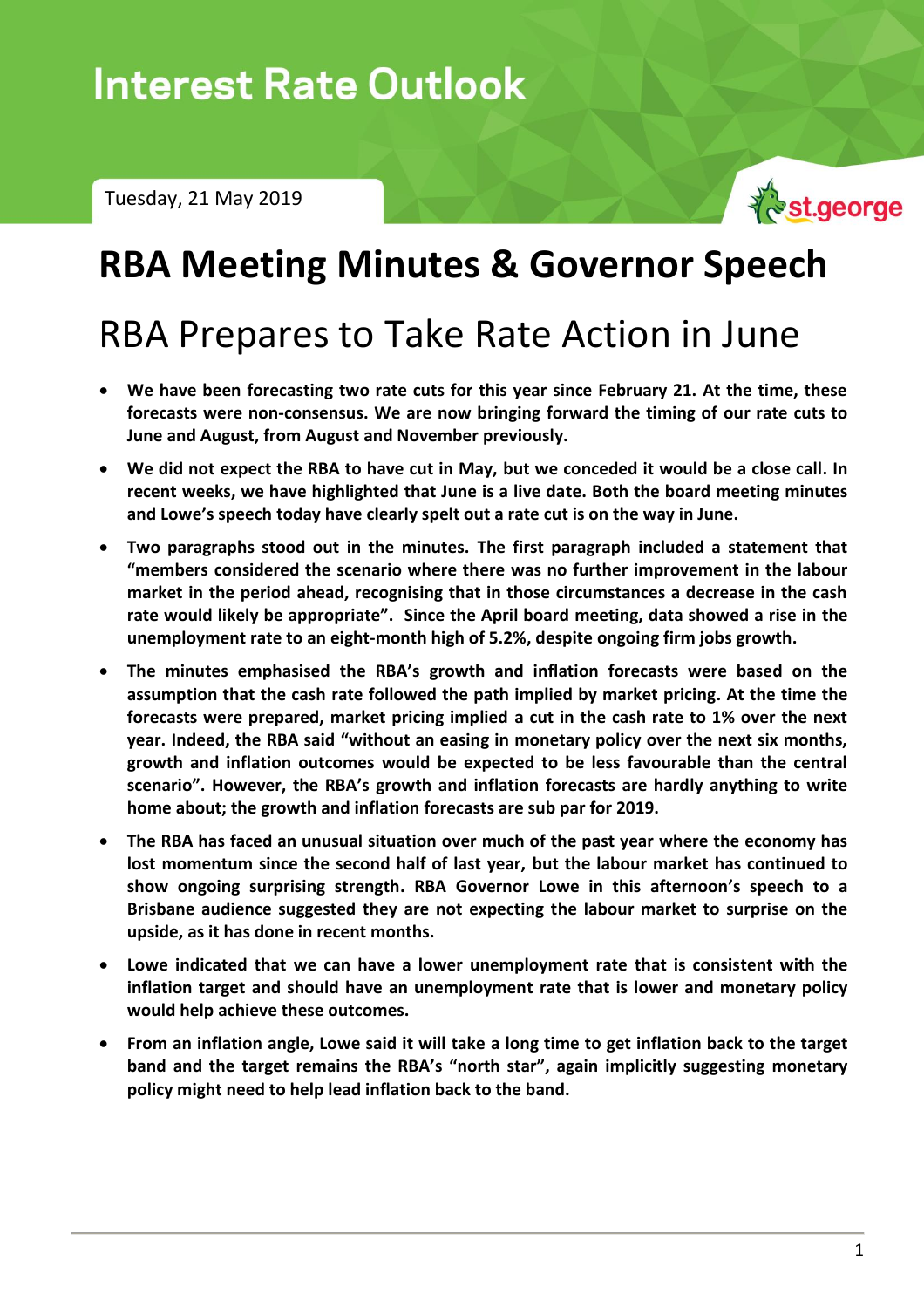The RBA appears to be increasingly preparing for a move down in the cash rate. In the minutes of the Reserve Bank's (RBA) board meeting in May, two key paragraphs stood out as highlighting their bias to lowering the official cash rate.

The RBA Governor Lowe then gave a speech following the minutes titled "the economic outlook and monetary policy" to a Brisbane audience. His speech and remarks in the questions-andanswers session further cemented our expectations that a rate cut is on its way.

The first paragraph that stood out in the minutes stated that "members considered the scenario where there was no further improvement in the labour market in the period ahead, recognising that in those circumstances a decrease in the cash rate would likely be appropriate".

Since the April board meeting, we received labour market data for April. This data showed a lift in the unemployment rate to an eight-month high of 5.2%, despite ongoing firm jobs growth. The increase in the unemployment rate was mostly as a result of stronger workforce participation, also a signal of confidence in the labour market. However, the overall impact on inflation is deflationary because it suggests greater spare capacity (or greater availability of workers).

The second paragraph of note was the discussion about the assumptions of the RBA's forecasts. There was an explicit recognition that the central forecasts for growth and inflation were based on the technical assumption that the cash rate would follow market pricing. At the time the forecasts were prepared, market pricing implied that the cash rate was expected to decline by 50 basis points to 1% over the next year. Indeed, one rate cut of 25 basis points by July was fully priced and another rate cut before the end of this year almost completely priced in.

The RBA says "without an easing in monetary policy over the next six months, growth and inflation outcomes would be expected to be less favourable than the central scenario". However, the RBA's growth and inflation forecasts are hardly anything to write home about! The detailed RBA forecasts were contained in the recent Statement on Monetary Policy (published May 10). For 2019, GDP growth was forecast at 2.6% and underlying inflation growth at 1.75%, lifting to growth of 2.75% and underlying inflation of 2% in 2020. The 2019 forecasts are below trend for growth and below the bottom of the 2-3% per annum target band for underlying inflation.

RBA Governor Lowe concluded his speech with a key sentence. The sentence highlighted that in two weeks' time when the board meets, they "will consider the case for lower interest rates".

The RBA had faced an unusual situation where the economy has lost momentum since the second half of last year, but the labour market has continued to show ongoing surprising strength. RBA Governor Lowe in this afternoon's speech to a Brisbane audience suggested they are not expecting the labour market to surprise on the upside. Lowe said that while they can't rule out the possibility, "the recent flow of data makes it less likely". These remarks suggest that the RBA believe the slowing in GDP growth is giving the better signal to the outlook for the economy, again cementing the likelihood that the RBA is likely to cut the cash rate in the near term.

In the question-and-answer session that followed Lowe's speech, he explained that this year they have progressively reassessed how far the unemployment rate can fall whilst still being consistent with the RBA's inflation target. The RBA has seen evidence accumulate, including data in recent weeks, that the unemployment rate could move under 5% (currently at 5.2%) and still be consistent with the inflation target. Further, Lowe said monetary policy can help the unemployment move lower and we should want it go lower.

Lowe also confirmed that the RBA still targets inflation and described the inflation target band of 2-3% per annum as its "north star". In an answer to Westpac's Rory Robertson's question around an easing bias, Lowe responded "it is fair enough to say we have an easing bias", but refused to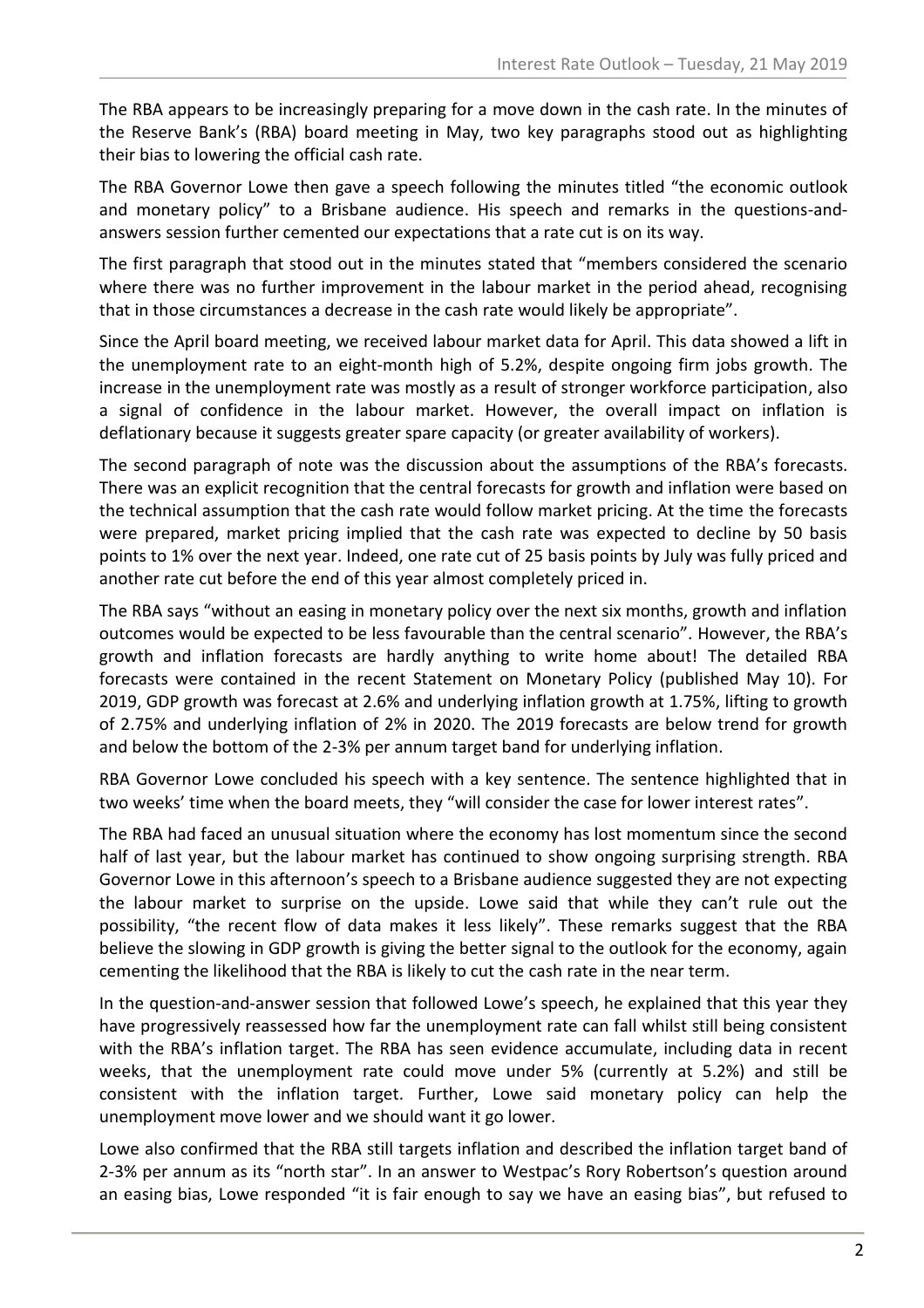use the colourful language of "a red hot easing bias" put forward by Rory. Lowe in this same answer said to get inflation back to the band it would take a long time and so implicitly suggested that monetary policy would need to help inflation to do so.

We have been forecasting two rate cuts for this year since February 21. At the time, these forecasts were non-consensus. We are now bringing forward the timing of our rate cut projections to June and August, from August and November previously.

We did not expect the RBA to have cut in May, but we conceded it would be a close call. In recent weeks, we have highlighted that June is a live date. Both the board meeting minutes and Lowe's speech today have clearly spelt out a rate cut is on the way in June.

Once the RBA delivers on June 4, debate is likely to heat up around whether the RBA will take the cash rate under 1% in this easing cycle, but we will leave this discussion for another day.

> **Besa Deda, Chief Economist** Ph: 02-8254-3251

> > &

**Janu Chan, Senior Economist** Ph: 02-8253-0898